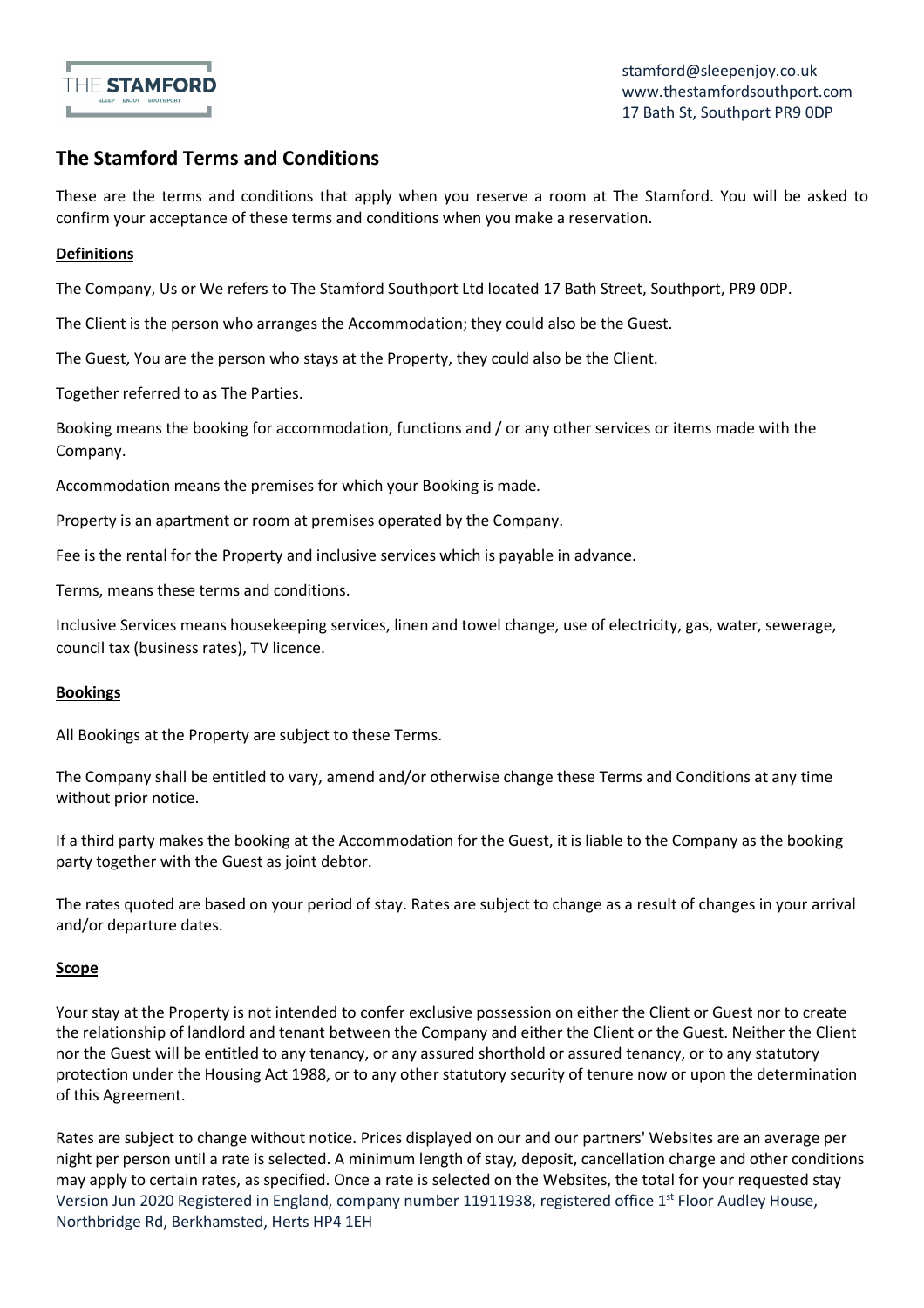

shall be displayed on the reservation summary. Prices shall be charged in the local currency of the Property and any currency conversion facility is provided as an approximation tool only. Please refer to the Currency Disclaimer below for further details.

## **Agreement for Occupation**

The Company permit the Client to occupy the property, such occupation being by the Guest personally only and to use the Company's furniture and effects for the accommodation period. All visitors to the Property are the responsibility of the guest.

You must be 18 years or over when you book your accommodation. Your booking is made as a consumer and you acknowledge that no liability can be accepted for any losses suffered or incurred by you.

We reserve the right to refuse to accept any booking for whatever reason.

Unless otherwise stated on the booking confirmation, you may arrive at your accommodation after 3:00pm on the start day of your booking and, unless otherwise agreed, you must leave by 11:00am on the last day. If you fail to arrive by 23:59pm on the start date and do not advise us of a late arrival we may treat the booking as being cancelled by you. Any non-secured reservation will be held until 4:00pm on the day of arrival at which time we will be entitled to re-let the room, unless the guest has notified the Company of a late arrival.

If the number of people permitted to occupy a Property is exceeded (which would be in breach of Health and Safety Regulations) we reserve the right to move excess occupants and charge for additional Accommodation or request the excess occupants to vacant the property.

## **Reservations /Paying for your room**

Room prices are per room, per night and are inclusive of VAT at the applicable rate at the time of your reservation. If the rate of VAT changes between the date of your reservation and the date of your stay, we will adjust the rate of VAT that you pay, unless you have already paid for the reservation in full before the change in the rate of VAT takes effect.

Please check that the details of your reservation are complete and accurate before you confirm your reservation. We will not be liable for any delay or non-performance if you provide us with incorrect information.

Extras are not included in the room price but you may be able to add them to your reservation during the booking process or they may be available to you during your stay.

The Client will pay to the Company:-

## **Website bookings**

For our non refundable rates we require full prepayment for the entire stay at the time of the Booking and this is non**-**refundable and the Booking non-changeable. Prepayment is charged to the credit/debit card supplied at the time of the Booking. Cancellation or non-arrival will result in the forfeiture of the prepayment.

For our refundable rate full payment is charged to the credit/debit card supplied at the time of booking according to the cancellation used at time of booking. If you wish to cancel your booking during the cancellation period then please advise us by e mail or telephone, otherwise your card will be charged.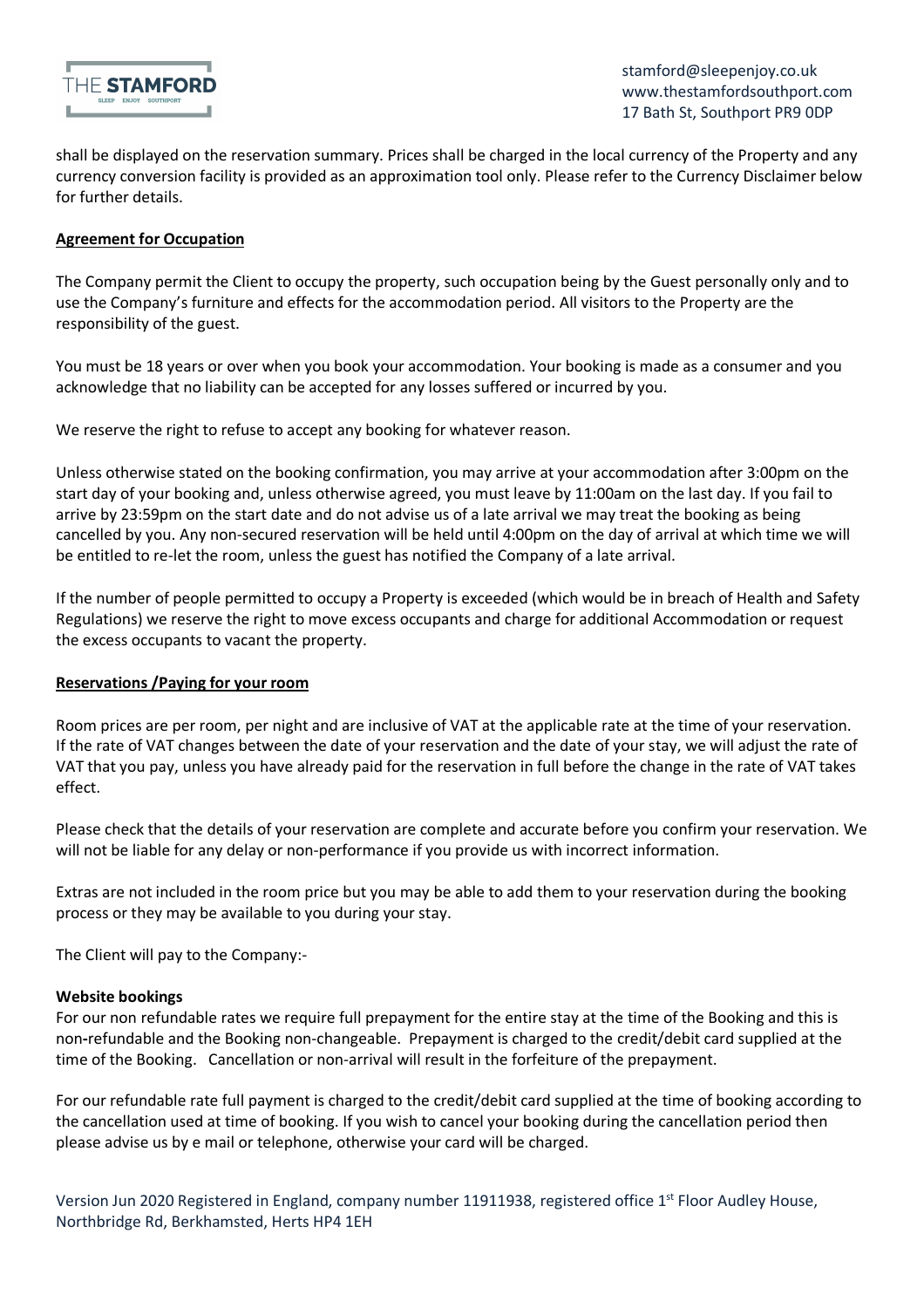

## **Booking.com/Expedia bookings**

For our non-refundable rates we require full prepayment for the entire stay at the time of the Booking and this is non-refundable and the Booking non-changeable. Prepayment is charged to the credit/debit card supplied at the time of the Booking. Cancellation or non-arrival will result in the forfeiture of the prepayment.

For our refundable rate we will take full prepayment for the entire stay, however if you wish to cancel during the cancellation period then please advise us by e mail or telephone and we can refund you the full amount straight away.

All payments will be made online and in advance using a credit / debit card. We require full prepayment for the entire stay at the time of the Booking and this is non-refundable and the Booking non-changeable. Prepayment is charged to the credit/debit card supplied at the time of the Booking. Cancellation or non-arrival will result in the forfeiture of the prepayment.

For group and golf break bookings payment for balance owing is payable 4 weeks prior to arrival date.

There is no fee for credit or debit cards nor BACS transfer. The expiry date of your debit/credit card must be later than the end of your stay. We do not accept personal cheques or cash.

If the period between the conclusion of the contract and the fulfilment of the contract as defined by the contractual agreements shall exceed four (4) months and the general price charged for such services is increased by the Company, we reserve the right, at our sole discretion, to increase the contractually agreed price as appropriate, but by no more than five percent (5%) in total.

Should payment not reach us within the required time we reserve the right to cancel any bookings made.

If the Client fails to pay the Company any sums that are payable under this agreement when due, the Client will pay the Company, on demand, interest on the unpaid sum in accordance with the Late Payment of Commercial Debts (Interest) Act 1998 (as amended) from the date payment is due until the Company receives payment in full cleared funds both before and after any judgement.

A deposit covering breakages and damages may be required at the time of booking. The deposit will be refunded at the end of your stay, following our inspection of the Property used by you and the settlement of all charges owing to us. If a deposit is not charged, valid credit/debit card details to cover any additional charges during either your current of any future stays with Us must be supplied by the time of booking and we reserve the right to deduct from that card, without further notice, all amounts chargeable under this agreement. Within one week of such deduction we will provide the booker by email a breakdown of the issues and costs of rectifying them. In the event that payment is declined, for any reason, or no card details are provided, We reserve the right to charge the organisation or individual who made the booking at the address provided. You must pay this invoice within seven (7) days of issue.

We expect the Property to be left in a reasonable state on departure. If, at our discretion, additional cleaning is required on departure, the cost of this cleaning will be charged as an additional charge.

## **Group Reservations**

If you wish to make a group booking or book the entire hotel then please email stamford@sleepenjoy.co.uk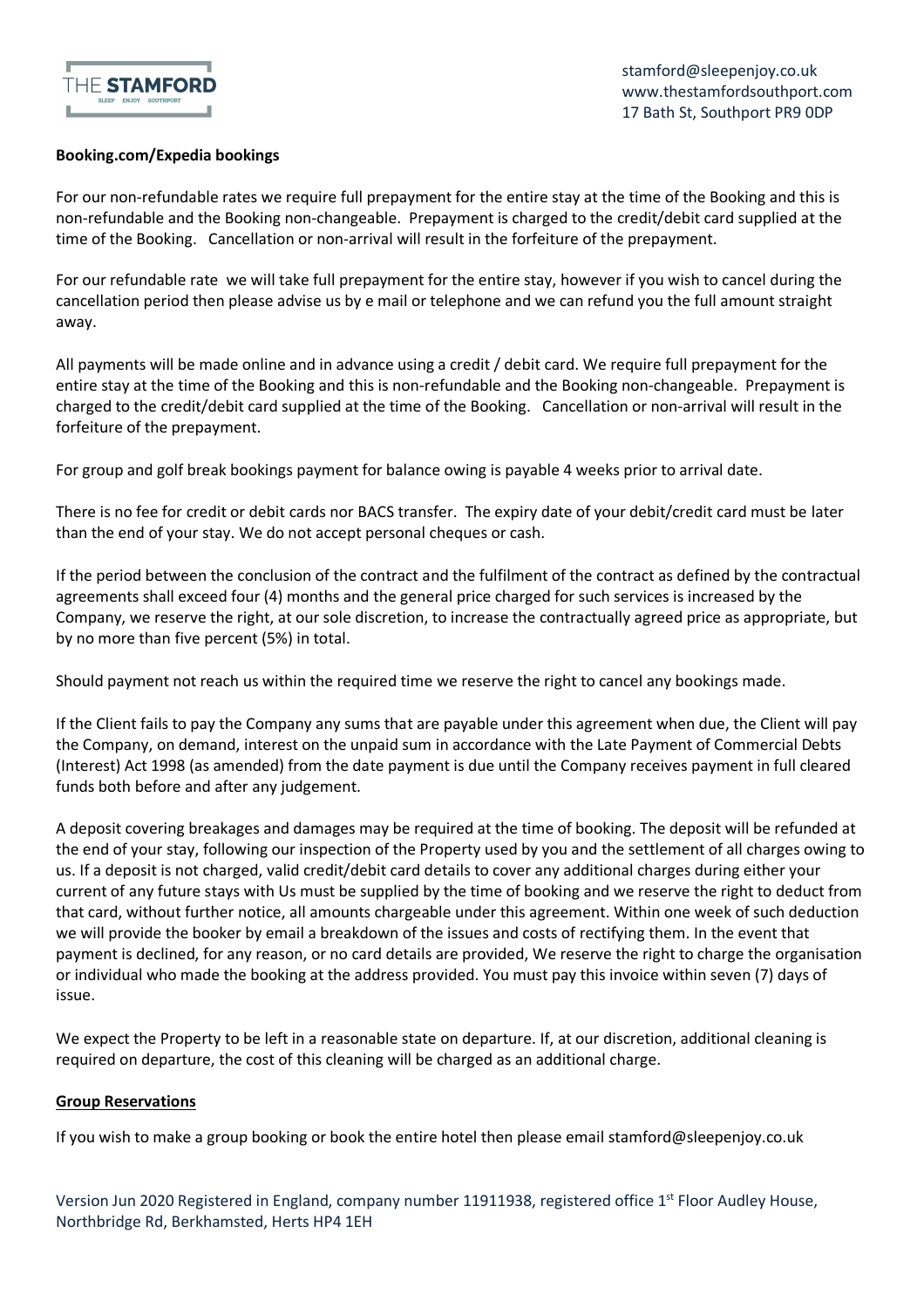

**Cancellations** 

**Your right to cancel:** 

## **Website bookings**

For our non-refundable rates we require full prepayment for the entire stay at the time of the Booking and this is non-refundable and the Booking non-changeable. Prepayment is charged to the credit/debit card supplied at the time of the Booking. Cancellation or non-arrival will result in the forfeiture of the prepayment.

For our refundable rate full payment is charged to the credit/debit card supplied at the time of booking according to the cancellation policy taken at the time. If you wish to cancel your booking during the cancellation period then please advise us by e mail or telephone, otherwise your card will be charged according to the cancellation policy chosen at the time.

## **Booking.com/Expedia bookings**

For our non-refundable rates we require full prepayment for the entire stay at the time of the Booking and this is non-refundable and the Booking non-changeable. Prepayment is charged to the credit/debit card supplied at the time of the Booking. Cancellation or non-arrival will result in the forfeiture of the prepayment.

For our refundable rate we will take full prepayment for the entire stay, however if you wish to cancel during the cancellation period then please advise us by e mail or telephone and we can refund you the full amount according to the cancellation policy taken at the time. If you wish to alter your booking, we will use our best efforts to accommodate your requirements, however, you will be obliged to pay any additional expenses incurred as a result of alteration. In addition, we may charge, at our discretion, an amendment fee of £50 plus VAT to cover the necessary administrative costs incurred.

No refunds will be made for non-arrivals.

## **Our right to cancel:**

In the unlikely event we have to cancel or make a change to your accommodation we will use all reasonable efforts to contact you as soon as possible to explain what has happened and to inform you of the cancellation or the change. If possible we will offer alternatives but should these alternatives be unacceptable to you the booking will be treated as cancelled and we will refund any money you have paid to us within seven (7) days of any cancellation, but we shall have no further liability to you arising out of such cancellation.

Your booking is for a class of room in the Property and does not guarantee that you will be able to stay in a specific room or in the same room for the duration of your stay. If you have indicated a preference for a particular room on the Website, we will use our reasonable efforts to honour this preference. However, we may need to allocate an alternative room to you for operational or safety reasons. If we need to move you to a different room during your booking for which a lower rate is available than the rate you booked at, we will refund you the difference in the rates.

We shall not be liable for changes, cancellations or any other effect on your booking due to events beyond our control (force majeure). In these Conditions 'force majeure' means any event or consequences thereof which could not have been reasonably avoided, by us even with the exercise of all due care and which are outside our control. Further details are given below.

## **Insurance**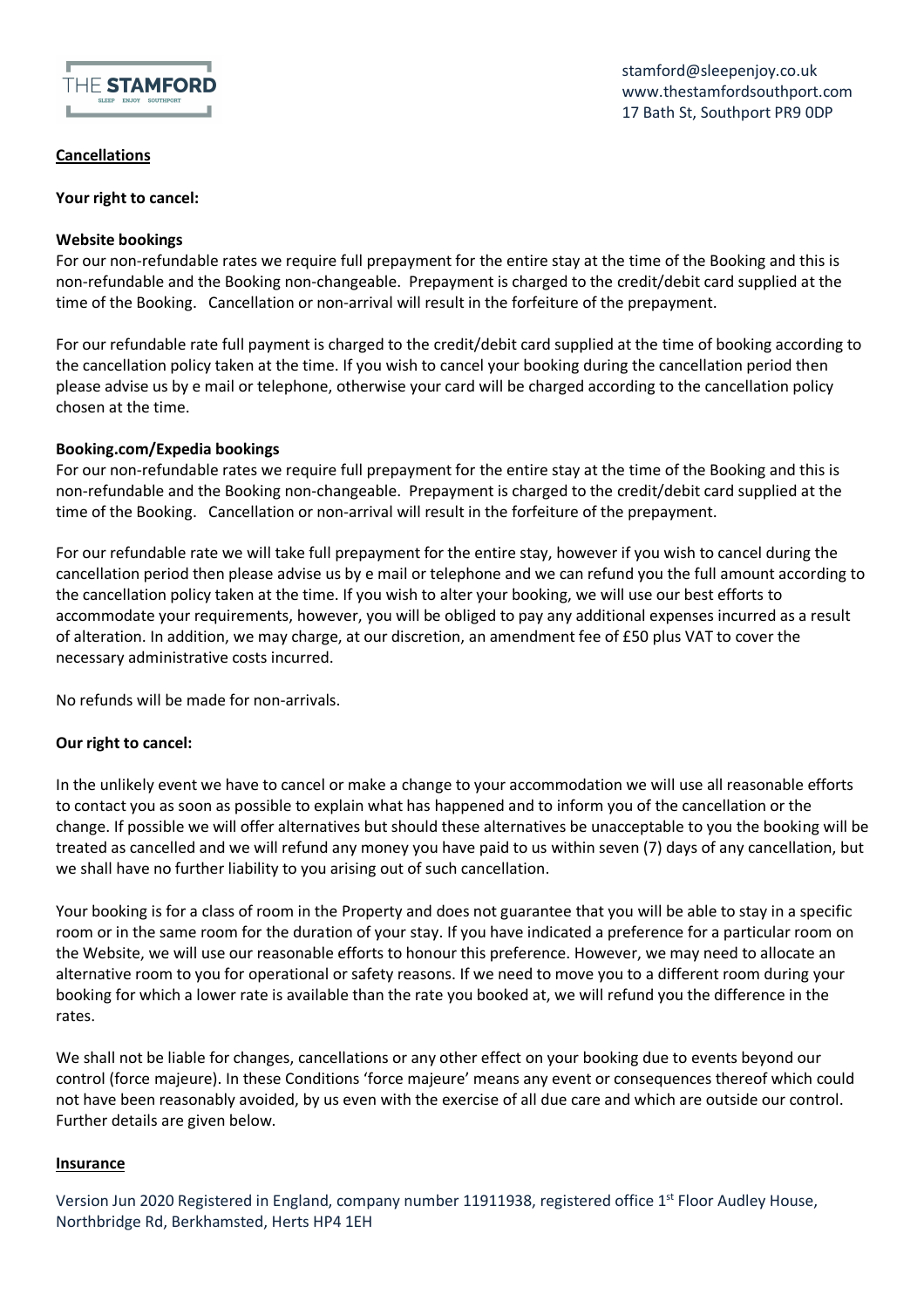

Please protect yourself with travel insurance against cancellation or reduction in length of stay arising from any cause including, but not exclusively; adverse weather, illness and family crisis.

### **Limitation of Liabilities**

The Company will not be responsible for the loss or damage of any property left in the Property other than as required under the Hotel Proprietor's Act 1956 and the Local London Authorities Act 2004 or any other applicable law.

The Company will not be held responsible for the acts or omissions of third persons, Company employees or representatives, occurring on the premises, except when they arise out of the strict performance of the Company employee's or representative duties. In any event, the Company will not be held responsible under any circumstances for damages in excess to the equivalent the daily room rate of the person to whom it is liable.

The Company will not be liable for any indirect, consequential or pure economic loss or any loss of profit, goodwill or opportunity (whether caused by the negligence of the Company, its employees, contractor or agents or otherwise). The Company's total liability shall not exceed the value of the charges received by it under the Contract.

We shall have no liability to you for the death or personal injury to you or any members of your party unless this results from an act or omission on our part.

Nothing contained in the Contract or in any other document referred to or incorporated in it shall be read or construed as excluding any liability for death or personal injury caused by the Company's negligence or liability for fraud or fraudulent misrepresentation.

Any guest using their own electrical appliances (hairdryers, curlers, tongs, shavers, personal computers, personal stereos, etc.) must use an appropriate adaptor. Non-UK plugs used without the appropriate adaptor / transformer are a serious fire risk. Please ensure that all heated appliances are switched off and stored safely before leaving the Property. Guests found to be in breach of this rule may be asked to leave with immediate effect.

You must take all necessary steps to safeguard your personal property and we accept no liability to you in respect of loss, damage, or theft of such property unless caused by negligence on our part.

Cars and their contents are left at owners' risk. Please ensure that cars are locked and possessions are left out of sight.

Lost property and articles left behind by guests which are found after departure will be kept for one (1) month after departure or forwarded at the guest's expense. After that time, unclaimed items will be disposed of by the Company as its sole discretion.

#### **Smart Keys**

If, between the hours of 10:00pm and 8:00am the Guest locks him or herself out of the Property and requires assistance from the Company to re-enter the Property, the Company reserves the right to charge a £70.00 administration fee (which if not paid to the Company representative on demand may be invoiced to the Client).

The Company will retain keys to the Property and will access the Property to provide the services set out in the Agreement and any necessary maintenance and also to inspect the Property and carry out repairs to the structure, roof, exterior or any services, appliances or equipment therein. We reserve the right to enter the Property at any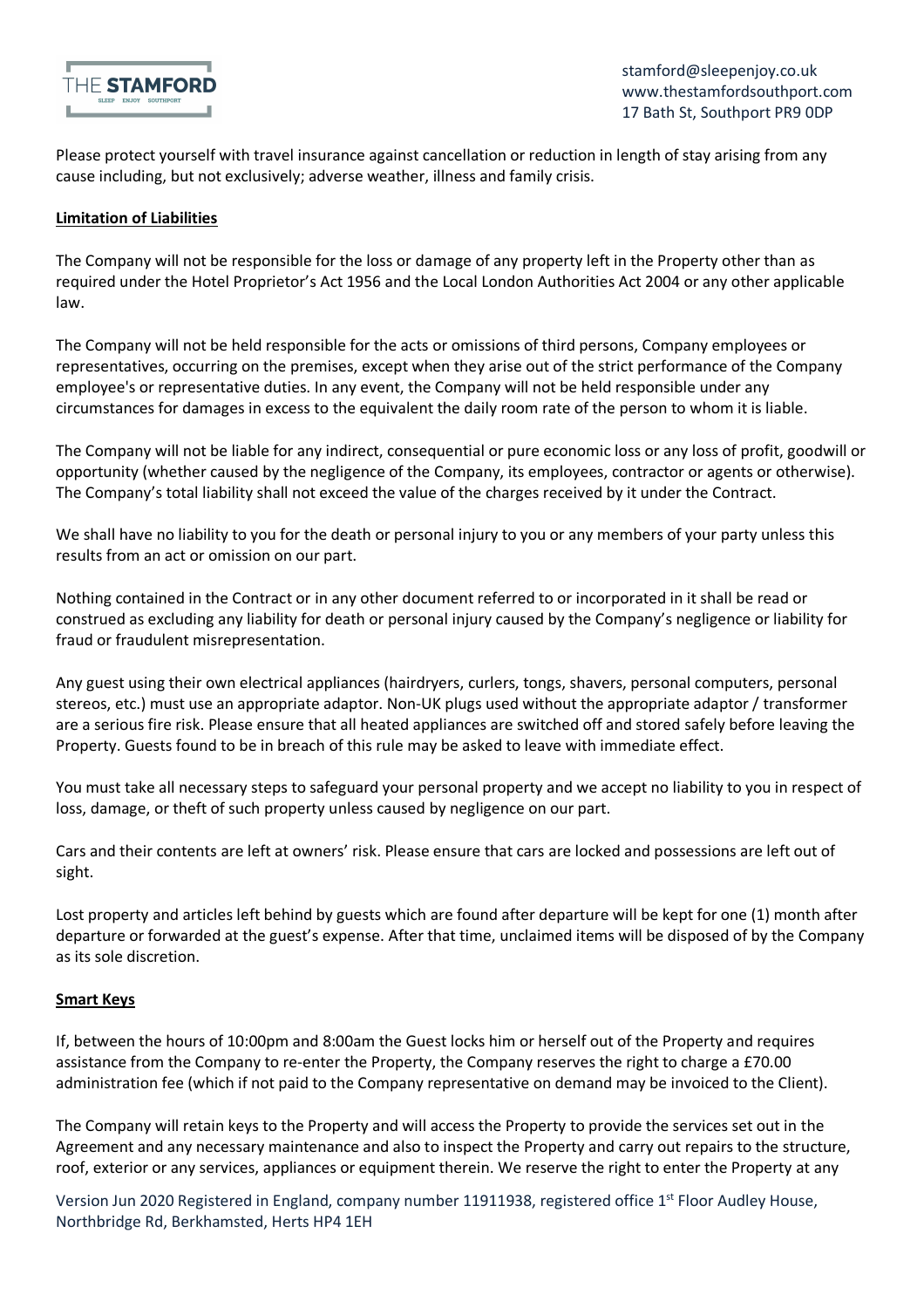

reasonable time during your stay for essential maintenance or if we suspect damage has been caused or any emergency. We will make reasonable efforts to contact you before entering the property.

### **Arrivals and Departures**

Website Bookings

Rooms are available from 2pm. Check-in before 2pm is offered based on availability. A fee will apply. For assistance with making these arrangements, please contact the Company at least twenty-four (24) hours before your booked arrival time.

Checkout time is 11:00am. Failure to leave your room by this time may result in a late check-out charge.

#### **Booking.com/Expedia bookings**

Rooms are available from 3.30pm. Check-in before 3:30pm is offered based on availability. A fee will apply. For assistance with making these arrangements, please contact the Company at least twenty-four (24) hours before your booked arrival time.

Checkout time is 11:00am. Failure to leave your room by this time may result in a late check-out charge.

Guests wishing to extend their stay will be charged at an hourly rate at our discretion. Fees vary according to checkout time. Arrangements are subject to availability.

#### **Check-in**

We do not have a reception at this hotel. It is self-check-in and access details will be e mailed on the morning of check in. Guests mayl need a smart phone to access their room.

#### **Housekeeping Services**

The accommodation includes a regular housekeeping services, linen and towel change. This is not a daily service, linen is changed weekly and/or on changeover. Towels are replenished every 3 days and/or on changeover.

#### **Services**

We cannot be held responsible for any failure or interruption to services to the Property, for example, gas, water and electricity, or for any damage, disturbance or noise caused as a result of maintenance work being carried out in any part of the building.

#### **Wireless Broadband Internet**

Wireless Broadband Internet is usually available at our location, and we will use our best endeavours to ensure that an adequate service is available at all times, however, the Company will not be liable for loss of this service due to connection, environmental or human error and no support service is available. For this reason, Wireless Broadband Internet is not a contractual provision. Neither the Company nor its employees assume any responsibility for any damage to your computer or the data contained on it, nor the security of any data transferred over the internet. Guests are responsible for the protection of their computers from loss of data, unauthorised access or viruses. A copy of our Fair Use Policy is available on request.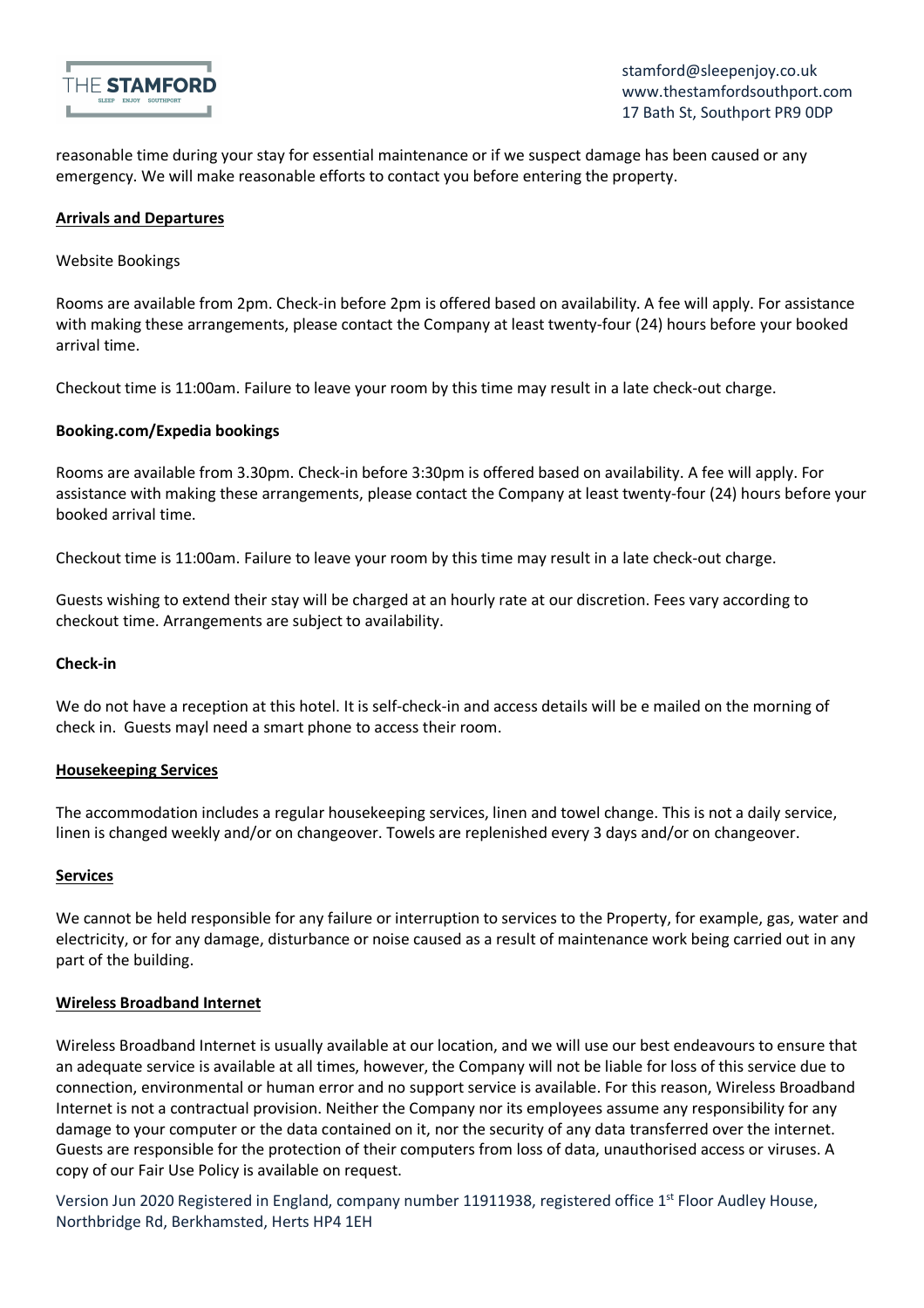

## **Client's Obligations**

The Client will guarantee that any guest will:

From the 1st July 2007, UK legislation provides that smoking is not permitted at the Property. This includes the smoking of e-cigarettes. Smokers must vacate the building should they wish to smoke. Where there is evidence of guests smoking within the Property, we reserve the right to charge £150 plus VAT for specialist cleaning.

Not keep any animals, insects, birds or reptiles in the Property. Guide dogs are accepted by prior arrangement, and other dogs may be accepted at the Company's discretion, but otherwise no pets are allowed at the Property.

When Guests with small children occupy the Property, the Guest undertakes to provide all suitable childproofing safety equipment.

Not to do or permit any act that would make any insurance policy on the Property void or voidable or increase the premium.

Not to do anything that may cause a nuisance or annoyance to the Company or to any other occupier or guest of adjoining properties or do anything at the Property that is illegal or immoral. Noise disturbance after 11:00pm can be reported to the Sefton City Council.

Ensure that at the end of this Agreement the Property is cleared of the guest's effects and left in good repair and clean condition and make good, pay for the repair or replace of such items of the fixtures, furniture, furnishings and other effects as shall be broken, lost, damaged, or destroyed save as for reasonable wear and tear excluding matters covered by insurance.

Use the Property for residential purposes only and not for any business use.

Not make any alterations to the Property.

Indemnify and keep the Company fully and effectively indemnified against all losses, claims, demands, actions, proceedings, damages, costs of expenses or other liability or right arising in any way from this Agreement.

Not assign, underlet, sub-licence, charge or part with possession of whole or any part of the property, take in lodgers or share occupation of the Property with any person in any way.

Not sell, loan, charge or otherwise dispose of or part with possession of any of the contents located at the property including without limitation the Company's furniture and effects.

Not block or put noxious or damaging substances into the sinks, baths and lavatory cisterns or waste or soil pipes in the property or allow them to overflow.

Not leave the entrance door or windows to the Property open but to ensure that all door and window locks are properly engaged at all times. All windows must be closed when not in the Property or during bad weather.

To take all reasonable precautions to prevent condensation by keeping the Property adequately ventilated and heated. Extractor fans located in the bathrooms and Ensuites must be switched on at all times to prevent damage to the Property.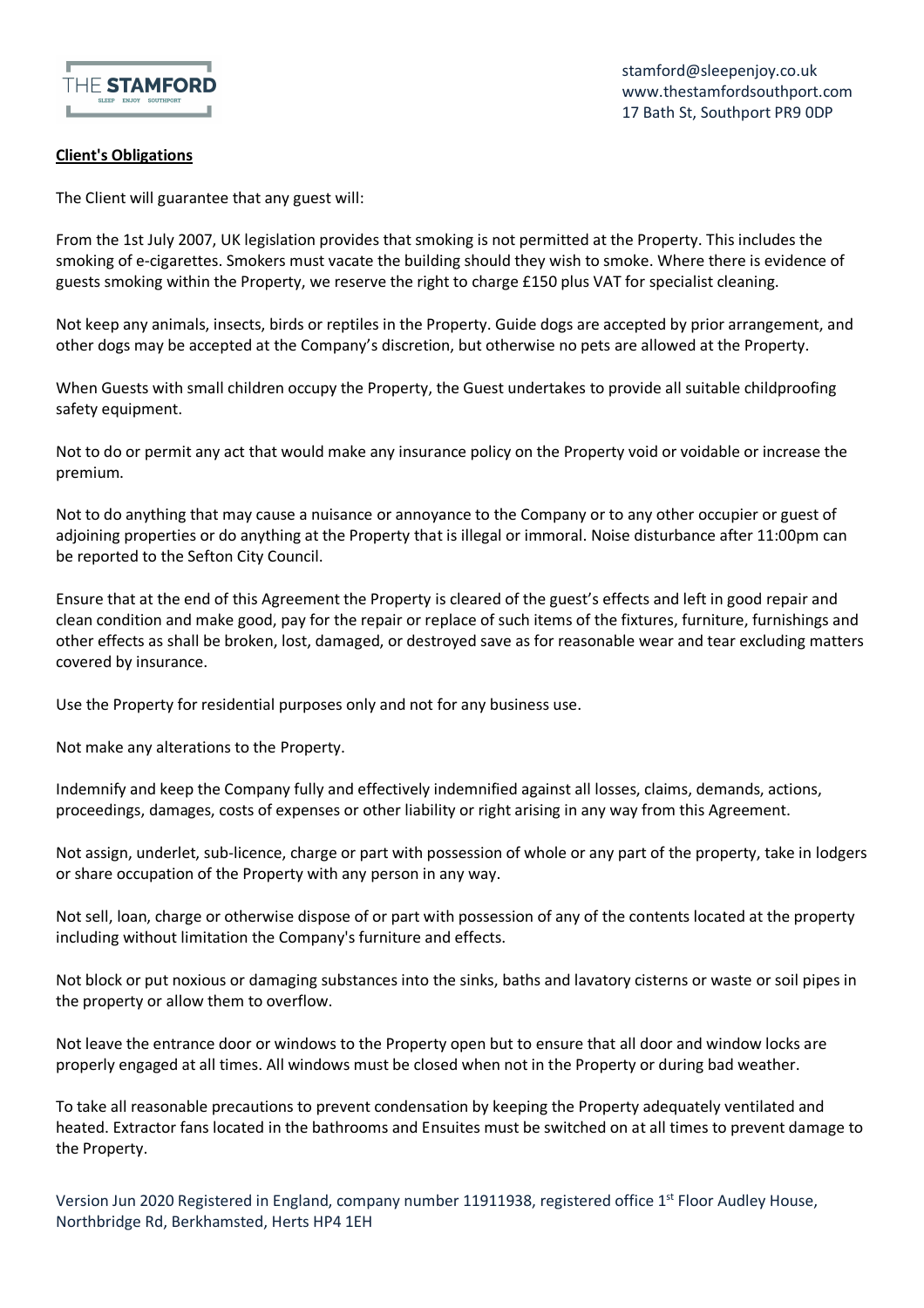

Not change any lock to the Property or have any duplicate keys made.

To report any plumbing, electrical or general problem to the Company as soon as is practicably possible and to desist from attempting to remedy such problem on their own.

To maintain properly insured to their full replacement value all of the Client's and/or guest's personal property which is kept either at the Property or on the guest's person.

To use all equipment provided at the Property strictly in accordance with its operating instructions and not for any purpose other than its intended use.

Not to leave or store any valuable personal possessions anywhere in the Property where they can be easily viewed by third parties.

Not to play ball games inside or within the grounds of the Property.

To ensure that the number of people occupying the property does not at any time exceed the maximum number of permitted occupants as set out in notifications in or around the Property.

To use any cleaning products, liquids, tablets strictly in accordance with their usage instructions and to ensure that such products are kept out of reach of children. The Company accepts no liability for misuse of products supplied.

Not use any of the technology provided at the Property to download or access any unlawful or obscene material.

If there is any breach to these terms and conditions the Company reserves the right to;

Cancel your reservation with immediate effect Cancel key cards Restrict access to the hotel Remove your items from the room and hotel

#### **Guest Behaviour**

Guests are requested to conduct themselves appropriately at all times and to comply with Company procedures and/or requests with regard to conduct and respect for the property of the Property, its employees and guests and their health and safety. Guests are requested not to disrupt the comfort and enjoyment of other guests, the smooth running of the Property, or cause offence to other guests or our members of staff. We reserve the right to refuse Accommodation or services or remove you and members of your party from the Property if, in our reasonable opinion, we consider this provision to have been breached. Where this is the case shall have no obligation to refund you for lost accommodation, other services or any other loss or expense incurred.

#### **Termination of this Agreement**

This Agreement may be ended by the Company without notice:-

If the Accommodation Fee is not paid on the Payment Day or if the Client is in breach of any of the Conditions and/or

If the Client becomes bankrupt, has an administration order made against him or her or has a judgement enforced or entered against him or her.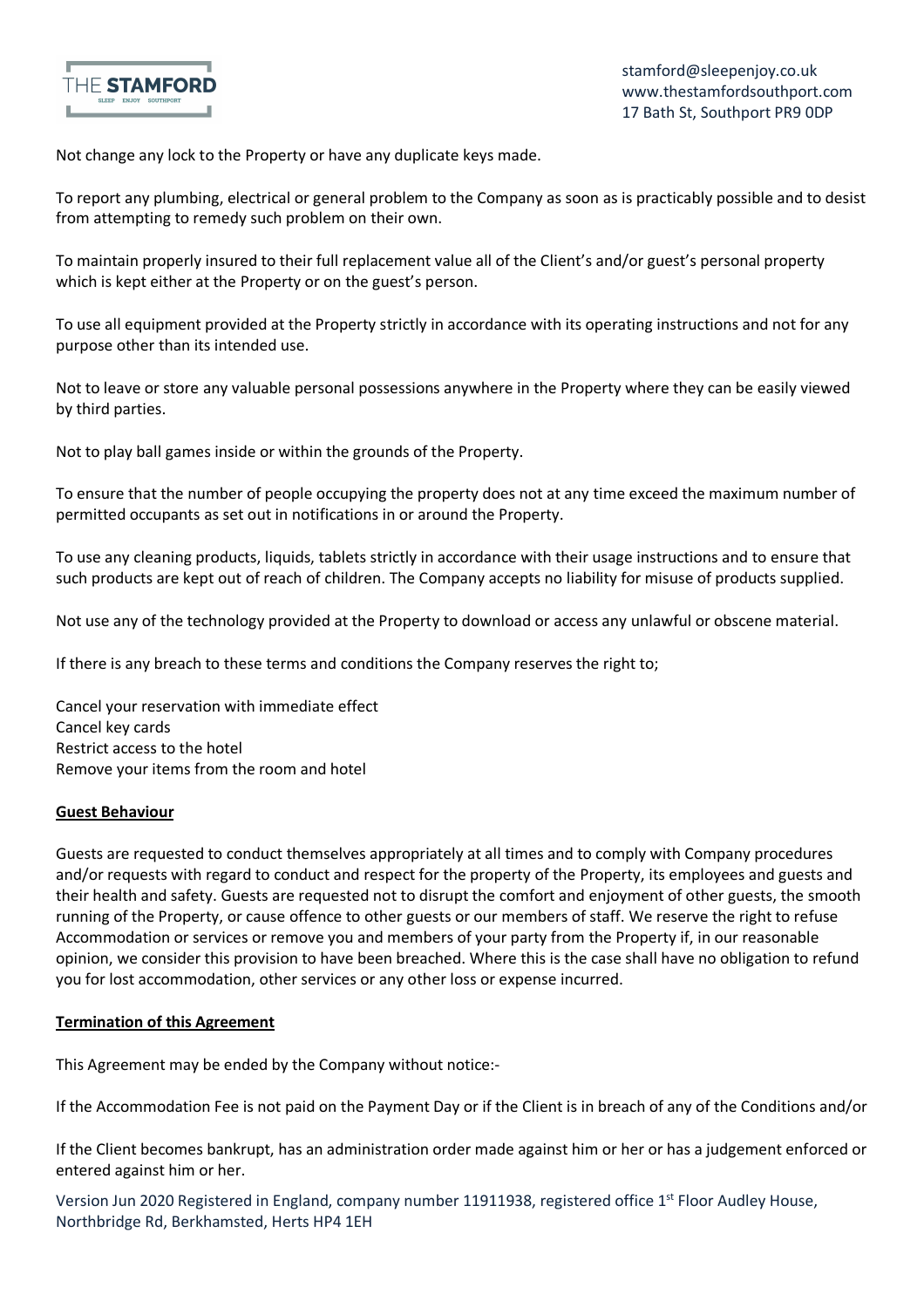

If the Accommodation is intentionally booked using misleading or false statements about facts which are material to the contract, for example the identity of the customer or the purpose of the stay.

The Company may also terminate this Agreement at any time on giving the Client written notice.

The Client will at the end of the Accommodation period return to the Company all keys to the Property and give the Company vacant possession of the Property.

## **Damage**

We reserve the right and you hereby authorise us to charge your credit or debit card for any damage incurred to your room(s) or the Property during your stay (including without limitation specialist cleaning) or for any items that are missing when you leave.

## **Parking**

We have a car park with limited spaces available and space may not be available for the duration of your stay. Cars and their contents are left at the owner's / customer's own risk. We do not accept responsibility for any loss or damage (save as may not be excluded or restricted by applicable law).

#### **Health and Safety**

We want your stay to be as comfortable as possible. Failure to comply with this statement may be considered as a breach of contract and the Guest being asked to leave. A copy of our Health and Safety is available on demand.

Guests should keep the Property free of hazardous objects at all times and not to leave it in a condition that would make it unsafe for our housekeepers, staff, guests or themselves to use.

## **Pandemics**

In accordance with government policy if a guest is displaying signs of the COVID-19 virus while staying at the accommodation, they should immediately inform the accommodation provider, immediately get tested and whilst waiting for the results self-isolate where they are to minimise any risk of transmission. If they are confirmed to have COVID-19, they **should return home immediately**.

Additional stays at the accommodation outside of the contracted stay will be charge at the normal rate We are obliged to inform all other guests on site and our clean team. (Self isolating in your room will cost 14 nights from when you inform us plus 72 hrs 'rest time' before cleaning plus the remainder of any cancelled follow on booking; no one must leave the room; supplies to be ordered online.

## **Your information**

#### **Currency Disclaimer**

Currency conversions by banks or credit card companies in processing payments are not within the control of the Company and are subject to exchange rate fluctuations.

## **VAT**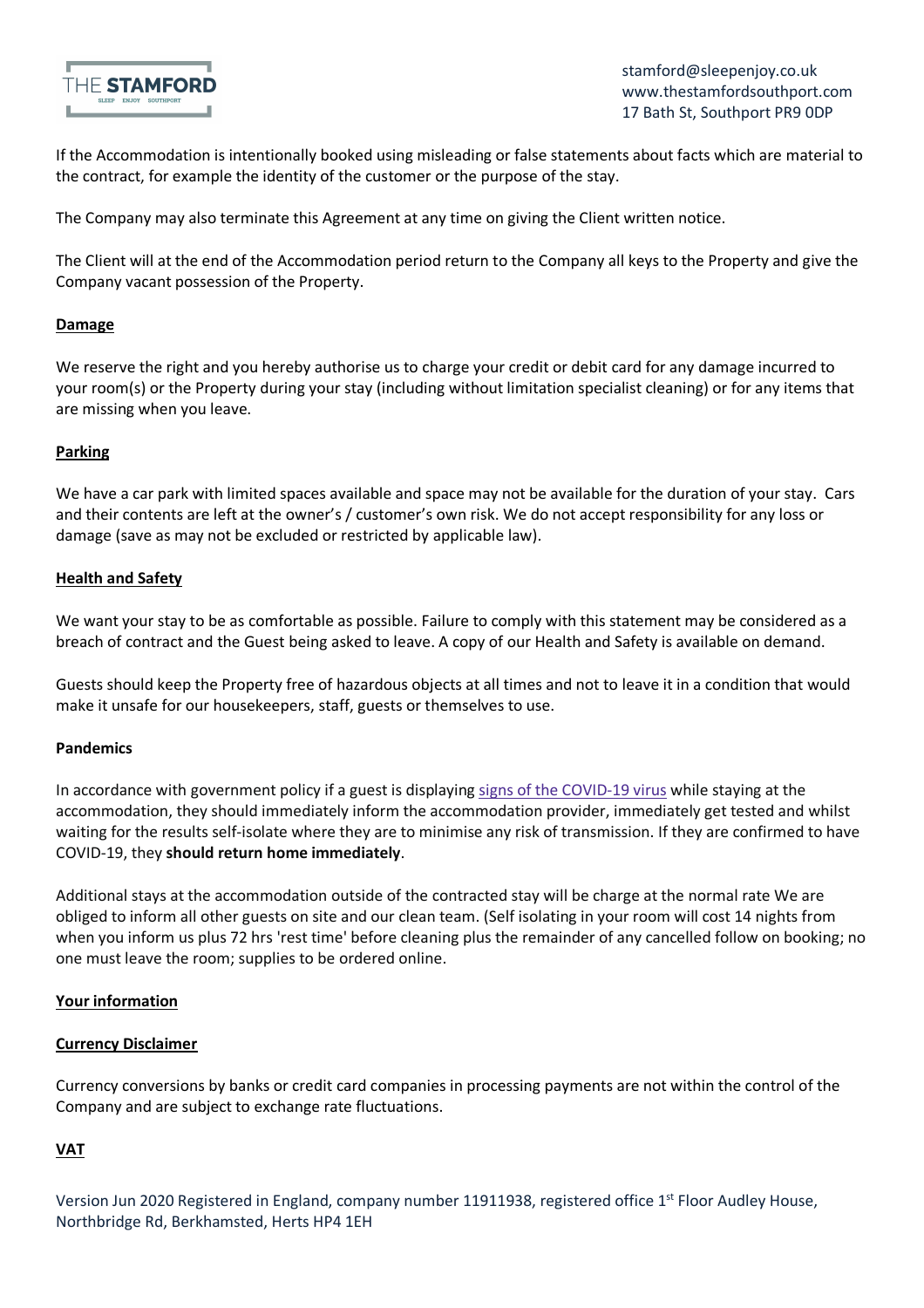

Any VAT breakdown shown is indicative based on the current rate of VAT, and the expected VAT treatment of the goods or services. VAT will be payable as appropriate at the prevailing rate applicable at the tax point of the invoice or Booking confirmation issued, and may change depending on the actual rate and the VAT treatment of the goods and services purchased on that date.

## **Complaints**

All complaints should be notified as soon as possible to our representatives at our business office as they will usually be able to resolve any problems.

If you are still not satisfied then within 14 days of the end of your stay, you should put your comments in writing to our business address and we will use all reasonable efforts to resolve the matter as quickly as possible.

## **Websites**

While all reasonable efforts have been taken to ensure the accuracy of information on the Company's Websites and those of our content and booking partners, the Company does not accept responsibility for all and any errors or omissions and reserve the right to amend, cancel or vary any of the arrangements featured on the Websites without notice. Please note that in certain circumstances, generic photographic images may have been used to represent the general style of a particular product or property.

The content of the Websites is the copyright of the Company and our partners, and may not be copied, reproduced, published, distributed or amended for any other purpose without the prior written consent of the Company and our partners.

Trademarks used on the Websites are the property of the respective owners. Hyperlinks to third party websites are provided for your convenience. We cannot accept responsibility for the content or use of third party sites.

The Websites are operated by the Company and our content and booking partners.

## **Force Majeure**

Either Party shall be excused from performance and shall not be in default in respect of any obligation hereunder to the extent that the failure to perform such obligation is due to a Natural or Political Force Majeure Event.

Events of Force Majeure shall include, but not be limited to:

the following Natural Force Majeure Events; flood, earthquake, fire, extreme adverse weather or environmental conditions, natural or man-made disaster, explosion, chemical or radioactive contamination, war or threat of war, civil strife, acts of terrorism or sabotage, public disorder, industrial dispute, failure of electric power, gas, water, or other utility service, plant machinery, computers, vehicles, or any collapse of building structures, epidemic, famine, plague or other natural calamities, acts of God and all similar events.

the following Political Force Majeure Events: any legal prohibition on either Party's ability to conduct that Party's Business, including passing of a statute, decree, regulation or order by a Competent Authority prohibiting the said Party from conducting the Party's Business, other than as a result of said Party's failure to comply with the law or any order, Consent, rule, regulation or other legislative or judicial instrument passed by a Competent Authority.

## **Severability**